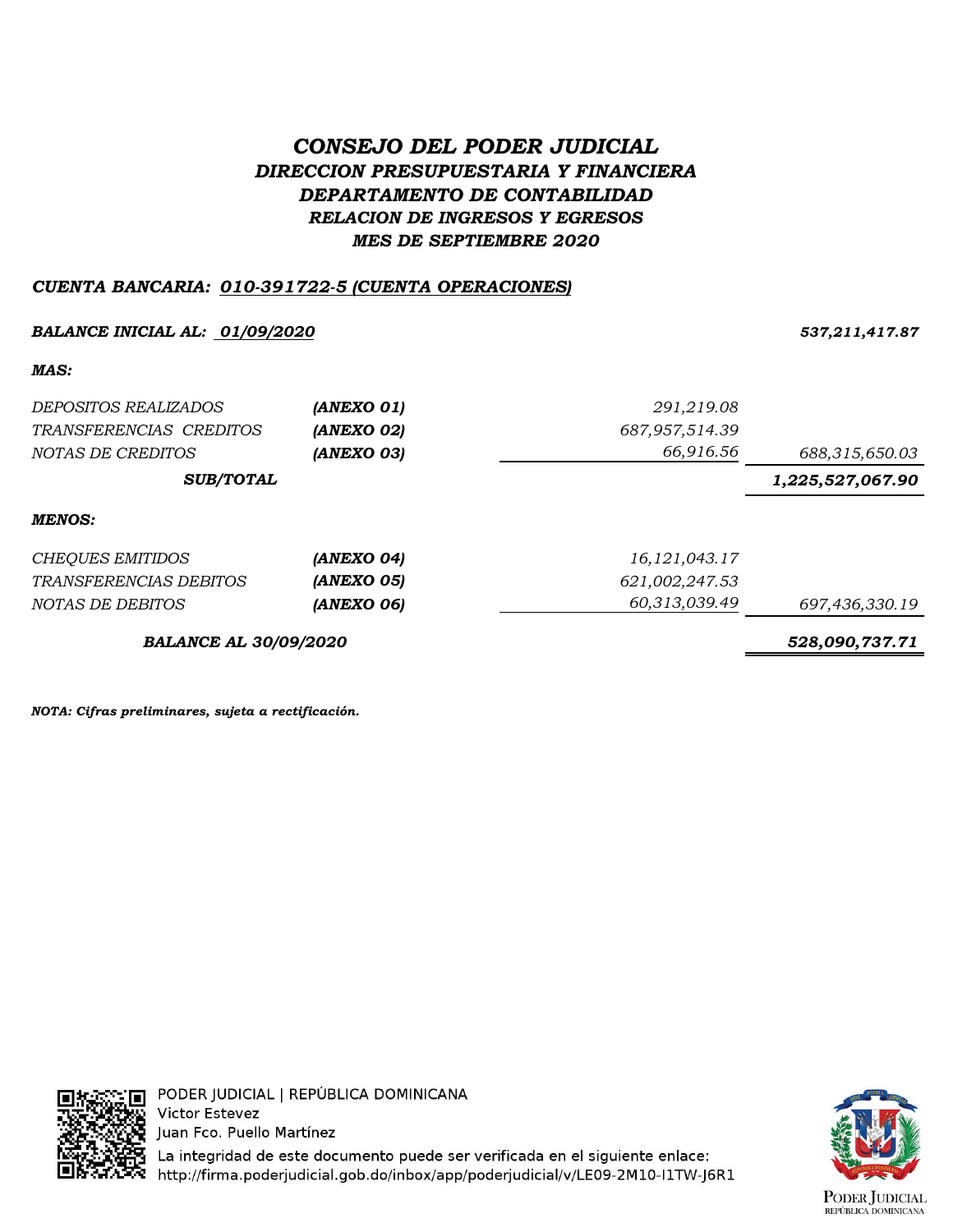### *ANEXO 01*

### *RELACION DE DEPOSITOS MES DE SEPTIEMBRE 2020*

| <i>FECHA</i>      | NUM.  | DESCRIPCION                                           | <b>VALOR RDS</b> |
|-------------------|-------|-------------------------------------------------------|------------------|
| 01/09/2020        | 12596 | REPOSICION CARNETS EXTRAV. ALGUACILES.                | 600.00           |
| <i>04/09/2020</i> | 12597 | DESC, COB. SALUD AGOSTO Y DIETA A ELIZABETH ARIAS     | 278,330.88       |
| 04/09/2020        | 12598 | REPOSICION CARNET EXTRAVIADO                          | 100.00           |
| 08/09/2020        | 12599 | REPOSICION CARNETS EXTRAV. ALGUACILES.                | 200.00           |
| <i>08/09/2020</i> | 12600 | SOLICITUD REPOSICION CARNET.                          | 100.00           |
| 08/09/2020        | 12601 | FOTOCOPIAS P. J. CORTES DE APEL. D. N.                | 338.20           |
| 15/09/2020        | 12602 | REEMB. GTOS. VIAJES LUGARES, FONDO VIATICOS Y DIETAS, | 450.00           |
| <i>18/09/2020</i> | 12603 | REEMB. POR NO CORR. VALOR RETIR. DEPTO. ADMVO. SFM.   | 2,100.00         |
| <i>18/09/2020</i> | 12604 | DESC. SEGURO MEDICO A EMPLS. SALIENTES                | 6,228.61         |
| <i>22/09/2020</i> | 12605 | DEVOLUCION POR ERROR EN COMBUSTIBLE                   | 500.00           |
| <i>22/09/2020</i> | 12606 | REPOSICION CARNETS EXTRAV. ALGUACILES.                | 300.00           |
| <i>22/09/2020</i> | 12607 | DEVOL DE CENA A ANTONIO MENDEZ Y DIONICIO ROSARIO.    | 1,200.00         |
| <i>22/09/2020</i> | 12608 | DESC. SEGURO MEDICO A EMPLEADOS SALIENTES.            | 71.39            |
| <i>25/09/2020</i> | 12609 | REPOSICION CARNET.                                    | 100.00           |
| 29/09/2020        | 12610 | REPOSICION CARNET.                                    | 600.00           |
|                   |       | <b>TOTAL RDS</b>                                      | 291,219.08       |

#### *ANEXO 02*

#### *RELACION DE TRANSFERENCIAS CREDITOS MES DE SEPTIEMBRE 2020*

| <b>FECHA</b>      | NUM. | DESCRIPCION                                                   | <b>VALOR RD\$</b> |
|-------------------|------|---------------------------------------------------------------|-------------------|
| 11/09/2020        | 1016 | CONSEJO DEL PODER JUDICIAL                                    | 3,829,373.08      |
| 15/09/2020        | 1017 | CONSEJO DEL PODER JUDICIAL                                    | 677,053,446.67    |
| 16/09/2020        | 1018 | JUNTA CENTRAL ELECTORAL                                       | 13,184.00         |
| 16/09/2020        | 1019 | ESCUELA NACIONAL DE LA JUDICATURA                             | 174,031.00        |
| 16/09/2020        | 1020 | FONDO DE PENSIONES Y JUBILACIONES                             | 2,105,346.86      |
| 21/09/2020        | 1021 | PROCURADURIA GENERAL DE LA REPUBLICA DOMINICANA               | 149,795.00        |
| 21/09/2020        | 1022 | PROCURADURIA GENERAL DE LA REPUBLICA DOMINICANA               | 70,200.00         |
| 23/09/2020        | 1023 | PROCURADURIA GENERAL DE LA REPUBLICA DOMINICANA               | 50,000.00         |
| 23/09/2020        | 1024 | ESCUELA NACIONAL DE LA JUDICATURA                             | 20,706.00         |
| <i>25/09/2020</i> | 1025 | COMPANIA DOMINICANA DE TELEFONOS, S.A. CONTRATO 1000000001006 | 25,227.26         |
| 28/09/2020        | 1026 | CONSEJO DEL PODER JUDICIAL                                    |                   |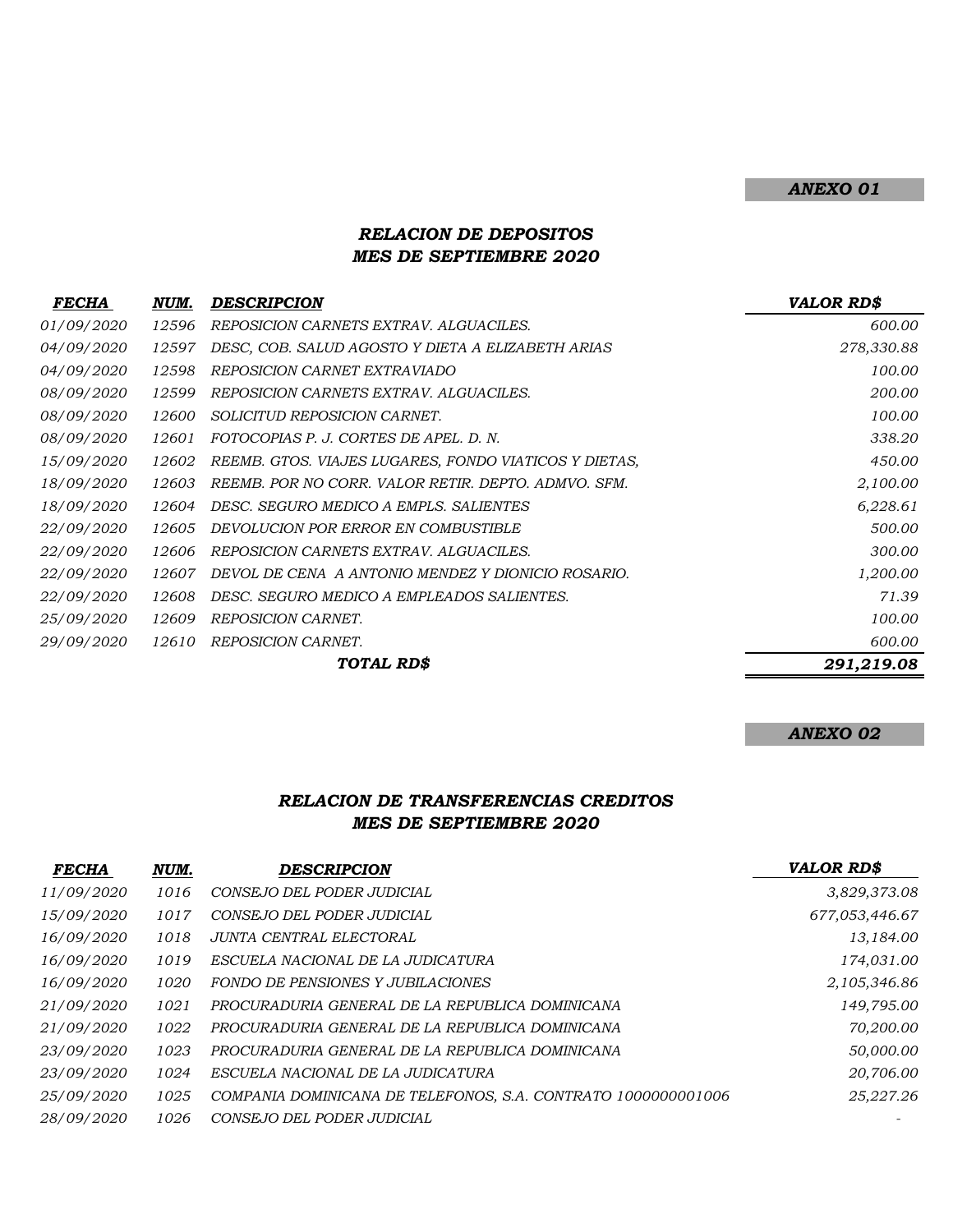*687,957,514.39*

#### *ANEXO 03*

### *RELACION NOTAS DE CREDITOS MES DE SEPTIEMBRE 2020*

| <b>FECHA</b> | NUM. | <b>DESCRIPCION</b>                         | <b>VALOR RD\$</b> |
|--------------|------|--------------------------------------------|-------------------|
| 16/09/2020   | 223  | **DOCUMENTO OUE ANULA AL DOC: CHO 87897 ** | 38,736.00         |
| 29/09/2020   | 224  | **DOCUMENTO QUE ANULA AL DOC: CHQ 87903 ** | 3,375.00          |
| 29/09/2020   | 225  | **DOCUMENTO QUE ANULA AL DOC: CHQ 88015 ** | 4,355.56          |
| 29/09/2020   | 226  | **DOCUMENTO OUE ANULA AL DOC: CHO 87950 ** | 5,850.00          |
| 29/09/2020   | 227  | **DOCUMENTO OUE ANULA AL DOC: CHO 87912 ** | 7,200.00          |
| 29/09/2020   | 228  | **DOCUMENTO QUE ANULA AL DOC: CHQ 87911 ** | 6,000.00          |
| 30/09/2020   | 229  | POR DEPOSITO SIN IDENTIFICAR PROCEDENCIA   | 1,400.00          |
|              |      | TOTAL RD\$                                 | 66,916.56         |

*ANEXO 04*

## *RELACION DE CHEQUES EMITIDOS MES DE SEPTIEMBRE 2020*

| <b>FECHA</b>      | NUM.  | <b>BENEFICIARIO</b>                                    | <b>VALOR RD\$</b> |
|-------------------|-------|--------------------------------------------------------|-------------------|
| <i>01/09/2020</i> | 88380 | DELGADO S CREACIONES METALICAS, SRL                    | 58,104.00         |
| <i>01/09/2020</i> | 88381 | LIGA DEPORTIVA ABORIGEN, INC.                          | 34,000.00         |
| 01/09/2020        | 88382 | CLUB DEPORTIVO, SOCIAL Y CULTURAL VILLA FRANCISCA INC. | 5,000.00          |
| 01/09/2020        | 88383 | DONATILA HERNANDEZ DE MARTINEZ                         | 6,000.00          |
| 01/09/2020        | 88384 | <b>JAVIER ERNESTO CALDERON HERNANDEZ</b>               | 35,399.70         |
| 01/09/2020        | 88385 | <b>JAVIER ERNESTO CALDERON HERNANDEZ</b>               | 20,059.20         |
| 01/09/2020        | 88386 | CARLOS SILVERIO NUÑEZ                                  | 328,186.69        |
| 01/09/2020        | 88387 | JULIO DEL ROSARIO MEJIA                                | 6,250.00          |
| 01/09/2020        | 88388 | RAMONA MILANDA DIAZ PEREZ                              | 10,000.00         |
| 01/09/2020        | 88389 | LUIS PIÑA LEBRON                                       | 6,300.00          |
| 01/09/2020        | 88390 | <b>MAYRA MINLLETY</b>                                  | 9,000.00          |
| 01/09/2020        | 88391 | LEONIDAS GARABITOS R. DE SOTO                          | 7,000.00          |
| 01/09/2020        | 88392 | ANA FRANCISCA MONTAS DUVERGE DE GARCIA                 | 15,000.30         |
| 01/09/2020        | 88393 | FRANCISCO ALEIXIS RODRIGUEZ PEREZ                      | 8,010.00          |
| 01/09/2020        | 88394 | AYUNTAMIENTO MUNICIPAL DE SABANA IGLESIA               | 6,000.00          |
| 01/09/2020        | 88395 | ANDREA BRUNILDA GUTIERREZ BELLO                        | 20,000.00         |
| 01/09/2020        | 88396 | ELBA ROSA CABRERA                                      | 3,000.00          |
| 01/09/2020        | 88397 | ROSA MIRTEA TRIGO GONZALEZ                             | 5,490.00          |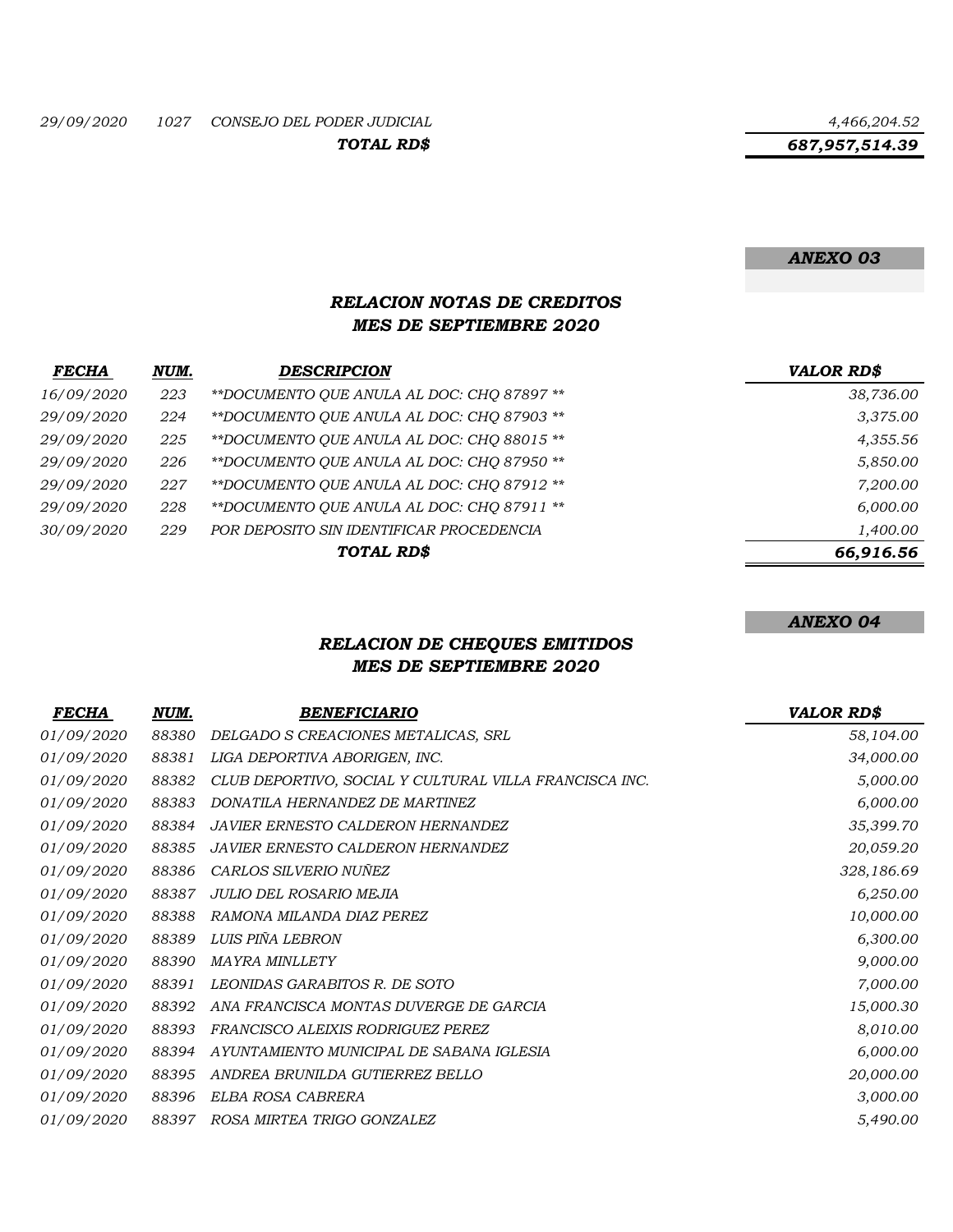| <i>01/09/2020</i> | 88398 | MAYRA HIDELFONZA UREÑA SANCHEZ                 | 6,300.00   |
|-------------------|-------|------------------------------------------------|------------|
| 01/09/2020        | 88399 | KELVIZ JOSE PARRA                              | 40,500.00  |
| <i>01/09/2020</i> | 88400 | ASOCIACION DOM. PARA EL DESARROLLO DE LA MUJER | 33,000.00  |
| 01/09/2020        | 88401 | MANUEL ENRIQUE MARTINEZ ACEVEDO                | 15,000.00  |
| 01/09/2020        | 88402 | PAULINO AMILCAR REYES ROSARIO                  | 14,787.00  |
| 01/09/2020        | 88403 | LUCILA EDILIA ALCANTARA GRULLON                | 12,000.00  |
| 01/09/2020        | 88404 | MARCOS CASSO                                   | 30,000.00  |
| 01/09/2020        | 88405 | NELSON ANTONIO JEREZ PAULINO                   | 20,000.00  |
| 01/09/2020        | 88406 | VENTURA PEGUERO MARIA                          | 6,795.00   |
| 01/09/2020        | 88407 | TERESA ONDINA HERNANDEZ MARTINEZ               | 8,100.00   |
| 01/09/2020        | 88408 | <b>JUANA REYES</b>                             | 4,000.00   |
| 01/09/2020        | 88409 | JULIAN RODRIGUEZ MATEO                         | 4,000.00   |
| 01/09/2020        | 88410 | MARIA FRANCISCA ALCANTARA                      | 1,000.00   |
| 01/09/2020        | 88411 | ROSA BAEZ DE FERRERAS                          | 4,000.00   |
| 01/09/2020        | 88412 | LEDA MARIA FELIZ                               | 3,600.00   |
| 01/09/2020        | 88413 | MILADYS MATEO FLORIAN                          | 600.00     |
| <i>01/09/2020</i> | 88414 | JULIO ANIBAL CARVAJAL MEDINA                   | 10,000.00  |
| 01/09/2020        | 88415 | EDWARD LEONIDAS PEREZ FERNANDEZ                | 7,920.00   |
| <i>01/09/2020</i> | 88416 | MIGUEL ANGEL REYES PICHARDO                    | 54,000.00  |
| 01/09/2020        | 88417 | TOMAS VICENTE DIAZ CACERES                     | 50,000.00  |
| <i>01/09/2020</i> | 88418 | TOMAS VICENTE DIAZ CACERES                     | 9,000.00   |
| <i>01/09/2020</i> | 88419 | <i>MARGARITA ROSARIO HERNANDEZ</i>             | 5,548.50   |
| 01/09/2020        | 88420 | BIENVENIDO EVELINO NORMAN CORADIN              | 6,000.00   |
| 01/09/2020        | 88421 | JOSE ANTONIO HOLGUIN COLON                     | 4,500.00   |
| 01/09/2020        | 88422 | OLIMPIA DEL ROSARIO PENA PENA                  | 7,000.00   |
| 01/09/2020        | 88423 | ANATOLIA TORIBIO ACOSTA DE CABREJA             | 5,400.00   |
| 01/09/2020        | 88424 | CARLOS AMIRO FINKE                             | 8,000.00   |
| 01/09/2020        | 88425 | CLARA JOSEFINA BUTTEN VARONA                   | 5,400.00   |
| <i>01/09/2020</i> | 88426 | <b>JAZMIN O. VERAS SABES</b>                   | 26,758.65  |
| 01/09/2020        | 88427 | YOMERY PEREYRA HILARIO                         | 23,449.29  |
| 01/09/2020        | 88428 | <b>JAZMIN O. VERAS SABES</b>                   | 18,050.00  |
| 01/09/2020        | 88429 | LADY J. HERRERA PEREZ                          | 33,124.00  |
| 01/09/2020        | 88430 | CLARINET DE LOS SANTOS MENDEZ                  | 13,544.99  |
| 01/09/2020        | 88431 | CLARINET DE LOS SANTOS MENDEZ                  | 12,243.99  |
| 03/09/2020        | 88432 | BREIDIS L. DE LA PAZ NIN                       |            |
| 03/09/2020        | 88433 | BREIDIS L. DE LA PAZ NIN                       | 547,020.00 |
| 03/09/2020        | 88434 | <b>WADELIN SANCHEZ GARCIA</b>                  | 14,307.68  |
| 03/09/2020        | 88435 | AIDA MARIA ACOSTA MONTERO                      | 32,400.00  |
| 04/09/2020        | 88436 | CLARINET DE LOS SANTOS MENDEZ                  | 11,857.86  |
| 04/09/2020        | 88437 | CLARINET DE LOS SANTOS MENDEZ                  | 14,399.19  |
| 08/09/2020        | 88438 | PAOLA V. PUJOLS DICENT                         | 18,350.41  |
| 09/09/2020        | 88439 | BREIDIS L. DE LA PAZ NIN                       | 393,493.00 |
| 09/09/2020        | 88440 | LADY J. HERRERA PEREZ                          | 30,965.00  |
| 09/09/2020        | 88441 | WADELIN SANCHEZ GARCIA                         | 11,462.51  |
| 09/09/2020        | 88442 | MIGUEL EXAVIER SANÓ                            | 21,600.00  |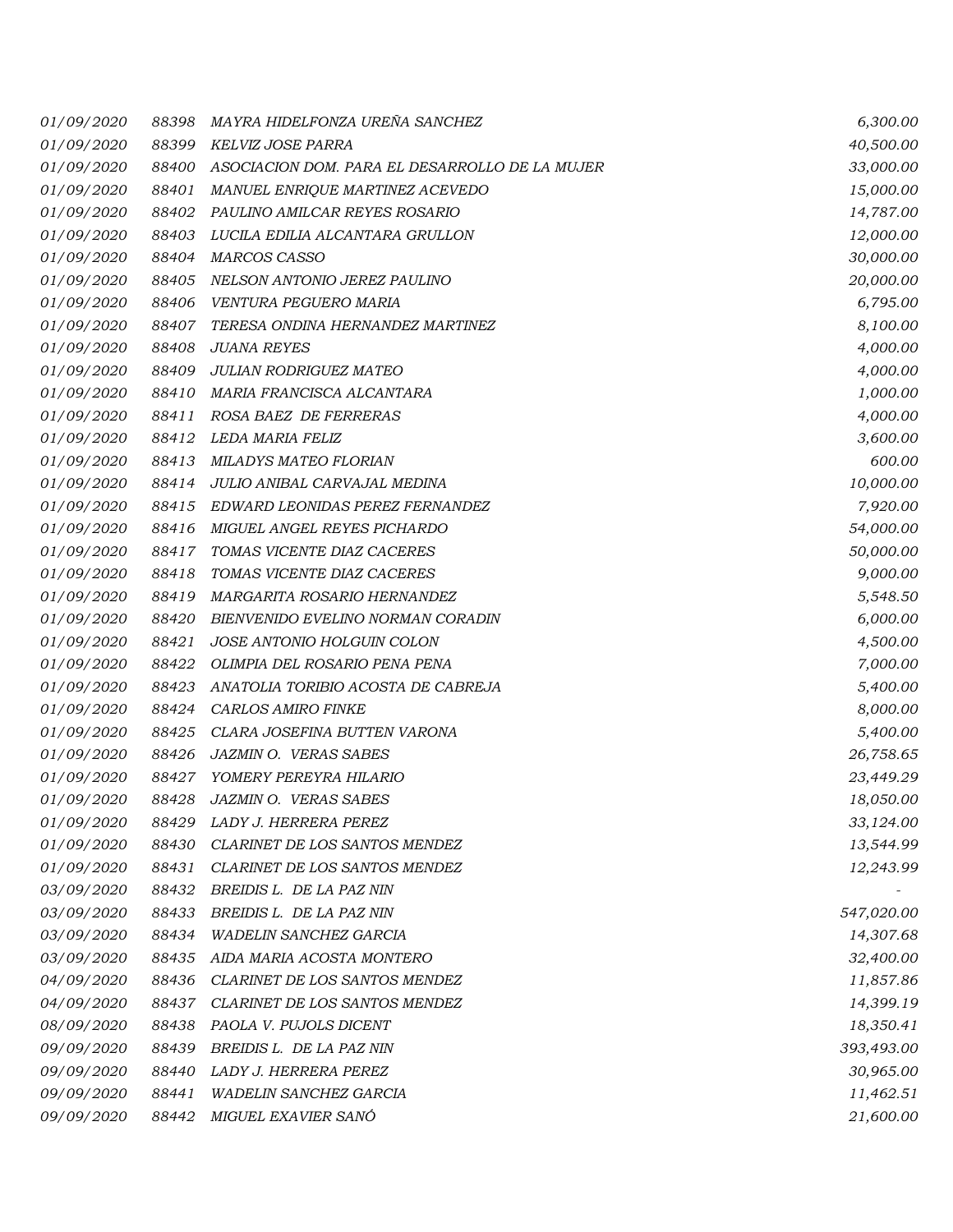| 09/09/2020        | 88443 | <b>VILOMA RICHEMOND</b>                                      | 4,050.00   |
|-------------------|-------|--------------------------------------------------------------|------------|
| 09/09/2020        | 88444 | <b>MISAEL ALEXIS</b>                                         | 12,150.00  |
| 09/09/2020        | 88445 | GEOVANNI RAFAEL BATISTA SÁNCHEZ                              | 11,475.00  |
| 09/09/2020        | 88446 | KEILA YMALAI VALDEZ FULGENCIO                                | 4,050.00   |
| 09/09/2020        | 88447 | <i>LILIANNE JOSEPH</i>                                       | 12,825.00  |
| 09/09/2020        | 88448 | GICELA BELTRE MARMO                                          | 6,750.00   |
| 09/09/2020        | 88449 | JULISSA CONTIN CEBALLOS                                      | 2,025.00   |
| 09/09/2020        | 88450 | SARAH ANNIESKY POLANCO ACASIO                                | 2,700.00   |
| 09/09/2020        | 88451 | JUAN ELISEO ÁLVAREZ MATA                                     | 5,625.00   |
| 09/09/2020        | 88452 | DOMINICANA ÁLVAREZ                                           | 1,350.00   |
| 09/09/2020        | 88453 | OLGA MARGARITA VINAS MARTINEZ                                | 675.00     |
| 09/09/2020        | 88454 | ISABEL ALEJANDRA CEDENO MARCHENA                             | 675.00     |
| 09/09/2020        | 88455 | CARLOS AGUSTO PÉREZ CABRERA                                  | 2,700.00   |
| 11/09/2020        | 88456 | YAINA Y. SANCHEZ LANTIGUA                                    | 15,213.16  |
| 17/09/2020        | 88457 | YISEIDY DEL C. CRUZ SILVESTRE                                | 6,660.20   |
| 17/09/2020        | 88458 | MERCEDES PATERNA CIRIACO DE MENDEZ                           | 6,930.00   |
| 17/09/2020        | 88459 | BELGICA DE LA ROSA DE INDALECIO                              | 4,950.00   |
| 17/09/2020        | 88460 | ROSIBEL DIAZ PEREZ                                           | 4,950.00   |
| 17/09/2020        | 88461 | MIGUELINA ALT. GONZALEZ DE ALFONSECA                         | 11,880.00  |
| 17/09/2020        | 88462 | ANGELICA ALT. GARCIA ARIZA                                   | 2,970.00   |
| 17/09/2020        | 88463 | LOURDES MARTINA MELO FERNANDEZ                               | 1,980.00   |
| 17/09/2020        | 88464 | DARCY MARGARITA PUELLO MENDEZ                                | 3,960.00   |
| 17/09/2020        | 88465 | ANGEL LUIS MALENO URBANO                                     | 3,960.00   |
| 17/09/2020        | 88466 | DORCA HEREDIA MONTERO                                        | 6,930.00   |
| 17/09/2020        | 88467 | DAMARIS PEREZ FERMIN                                         | 7,920.00   |
| 17/09/2020        | 88468 | EDITH MARIA SAINT-HILAIRE TORRES                             | 4,950.00   |
| 17/09/2020        | 88469 | CANDIFIOR HAMILTON VARGAS                                    | 1,980.00   |
| 18/09/2020        | 88470 | CLARINET DE LOS SANTOS MENDEZ                                | 15,098.14  |
| 18/09/2020        | 88471 | <b>WADELIN SANCHEZ GARCIA</b>                                | 17,823.00  |
| 21/09/2020        | 88472 | CORNELIA QUEZADA GUERRERO                                    | 591,380.00 |
| 21/09/2020        | 88473 | YOMERY PEREYRA HILARIO                                       | 27,335.48  |
| <i>22/09/2020</i> | 88474 | LIGA DEP. ABORIGEN, INC. O RAFAEL FILIBERTO SAVIÑON PIMENTEL | 34,000.00  |
| 22/09/2020        | 88475 | CLUB DEPORTIVO, SOCIAL Y CULTURAL VILLA FRANCISCA INC.       | 5,000.00   |
| 22/09/2020        | 88476 | DONATILA HERNANDEZ DE MARTINEZ                               | 6,000.00   |
| 22/09/2020        | 88477 | JAVIER ERNESTO CALDERON HERNANDEZ                            | 35,399.70  |
| 22/09/2020        | 88478 | <b>JAVIER ERNESTO CALDERON HERNANDEZ</b>                     | 20,059.20  |
| 22/09/2020        | 88479 | CARLOS SILVERIO NUÑEZ                                        | 328,186.69 |
| 22/09/2020        | 88480 | JULIO DEL ROSARIO MEJIA                                      | 6,250.00   |
| 22/09/2020        | 88481 | RAMONA MILANDA DIAZ PEREZ                                    | 10,000.00  |
| 22/09/2020        | 88482 | LUIS PIÑA LEBRON                                             | 6,300.00   |
| 22/09/2020        | 88483 | LUIS PIÑA LEBRON                                             |            |
| 22/09/2020        | 88484 | <b>MAYRA MINLLETY</b>                                        | 9,000.00   |
| 22/09/2020        | 88485 | LEONIDAS GARABITOS R. DE SOTO                                | 7,000.00   |
| 22/09/2020        | 88486 | ANA FRANCISCA MONTAS DUVERGE DE GARCIA                       | 15,000.30  |
| 22/09/2020        | 88487 | FRANCISCO ALEIXIS RODRIGUEZ PEREZ                            | 8,010.00   |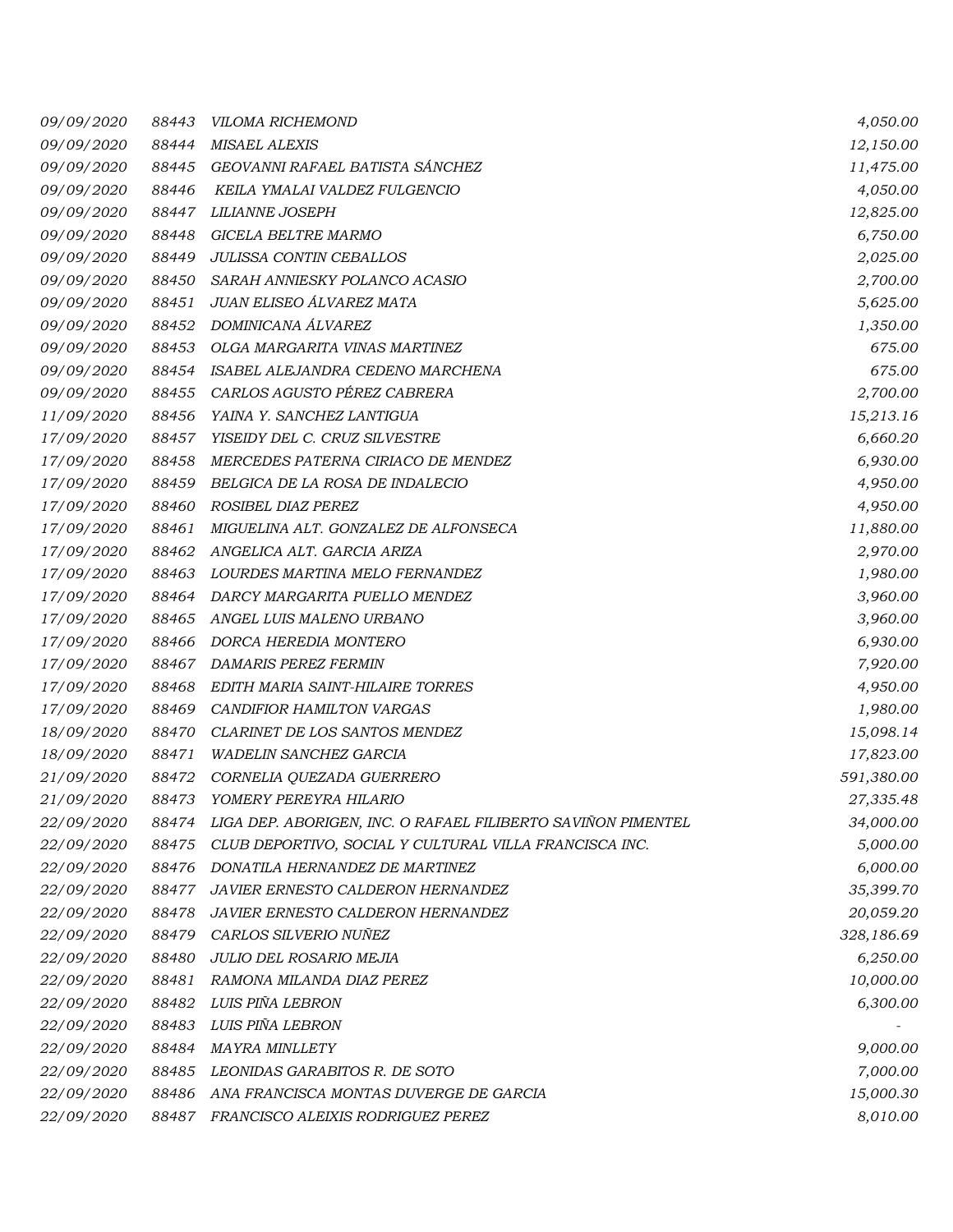| <i>22/09/2020</i> | 88488 | AYUNTAMIENTO MUNICIPAL DE SABANA IGLESIA       | 6,000.00   |
|-------------------|-------|------------------------------------------------|------------|
| 22/09/2020        | 88489 | ANDREA BRUNILDA GUTIERREZ BELLO                | 20,000.00  |
| <i>22/09/2020</i> | 88490 | ELBA ROSA CABRERA                              | 3,000.00   |
| 22/09/2020        | 88491 | ROSA MIRTEA TRIGO GONZALEZ                     | 5,490.00   |
| 22/09/2020        | 88492 | KELVIZ JOSE PARRA                              | 40,500.00  |
| 22/09/2020        | 88493 | ASOCIACION DOM. PARA EL DESARROLLO DE LA MUJER | 33,000.00  |
| <i>22/09/2020</i> | 88494 | MANUEL ENRIQUE MARTINEZ ACEVEDO                | 15,000.00  |
| <i>22/09/2020</i> | 88495 | PAULINO AMILCAR REYES ROSARIO                  | 14,787.00  |
| 22/09/2020        | 88496 | LUCILA EDILIA ALCANTARA GRULLON                | 12,000.00  |
| 22/09/2020        | 88497 | MARCOS CASSO                                   | 30,000.00  |
| 22/09/2020        | 88498 | NELSON ANTONIO JEREZ PAULINO                   | 20,000.00  |
| 22/09/2020        | 88499 | VENTURA PEGUERO MARIA                          | 6,795.00   |
| 22/09/2020        | 88500 | TERESA ONDINA HERNANDEZ MARTINEZ               | 8,100.00   |
| 22/09/2020        | 88501 | <b>JUANA REYES</b>                             | 4,000.00   |
| <i>22/09/2020</i> | 88502 | JULIAN RODRIGUEZ MATEO                         | 4,000.00   |
| 22/09/2020        | 88503 | MARIA FRANCISCA ALCANTARA                      | 1,000.00   |
| <i>22/09/2020</i> | 88504 | ROSA BAEZ DE FERRERAS                          | 4,000.00   |
| <i>22/09/2020</i> | 88505 | LEDA MARIA FELIZ                               | 3,600.00   |
| <i>22/09/2020</i> | 88506 | MILADYS MATEO FLORIAN                          | 600.00     |
| 22/09/2020        | 88507 | JULIO ANIBAL CARVAJAL MEDINA                   | 10,000.00  |
| 22/09/2020        | 88508 | EDWARD LEONIDAS PEREZ FERNANDEZ                | 7,920.00   |
| <i>22/09/2020</i> | 88509 | MIGUEL ANGEL REYES PICHARDO                    | 54,000.00  |
| 22/09/2020        | 88510 | TOMAS VICENTE DIAZ CACERES                     | 50,000.00  |
| 22/09/2020        | 88511 | TOMAS VICENTE DIAZ CACERES                     | 9,000.00   |
| <i>22/09/2020</i> | 88512 | MARGARITA ROSARIO HERNANDEZ                    | 5,548.50   |
| <i>22/09/2020</i> | 88513 | BIENVENIDO EVELINO NORMAN CORADIN              | 6,000.00   |
| <i>22/09/2020</i> | 88514 | JOSE ANTONIO HOLGUIN COLON                     | 4,500.00   |
| 22/09/2020        | 88515 | OLIMPIA DEL ROSARIO PENA PENA                  | 7,000.00   |
| 22/09/2020        | 88516 | ANATOLIA TORIBIO ACOSTA DE CABREJA             | 5,400.00   |
| 22/09/2020        | 88517 | CARLOS AMIRO FINKE                             | 8,000.00   |
| 22/09/2020        | 88518 | CLARA JOSEFINA BUTTEN VARONA                   | 5,400.00   |
| <i>22/09/2020</i> | 88519 | ISAMAR ESPINOSA URBAEZ                         | 16,632.32  |
| 25/09/2020        | 88520 | BREIDIS L. DE LA PAZ NIN                       | 390,005.00 |
| 25/09/2020        | 88521 | MAYRA HIDELFONZA UREÑA SANCHEZ                 | 6,300.00   |
| 28/09/2020        | 88522 | MARYBEL MEJIA ESPINAL                          | 16,424.69  |
| <i>28/09/2020</i> | 88523 | MIGUEL EXAVIER SANO                            | 14,850.00  |
| 28/09/2020        | 88524 | VILOMA RICHEMOND                               | 2,025.00   |
| 28/09/2020        | 88525 | <b>MISAEL ALEXIS</b>                           | 3,375.00   |
| 28/09/2020        | 88526 | GEOVANNI RAFAEL BATISTA SANCHEZ                | 15,525.00  |
| 28/09/2020        | 88527 | <i>DOMINICANA ALVAREZ</i>                      | 2,025.00   |
| 28/09/2020        | 88528 | <b>JHONNY GUZMAN RICHARDSON</b>                | 13,500.00  |
| 28/09/2020        | 88529 | PAMELA CRISTINA FRIAS DE LA ROSA               | 3,375.00   |
| 28/09/2020        | 88530 | EUGENIO ANTONIO VILLANUEVA VELEZ               | 1,350.00   |
| 28/09/2020        | 88531 | JUANA ESTHER FALCON RODRIGUEZ                  | 2,250.00   |
| 28/09/2020        | 88532 | YANIRA JOSEFINA TREJO LIRANZO                  | 2,250.00   |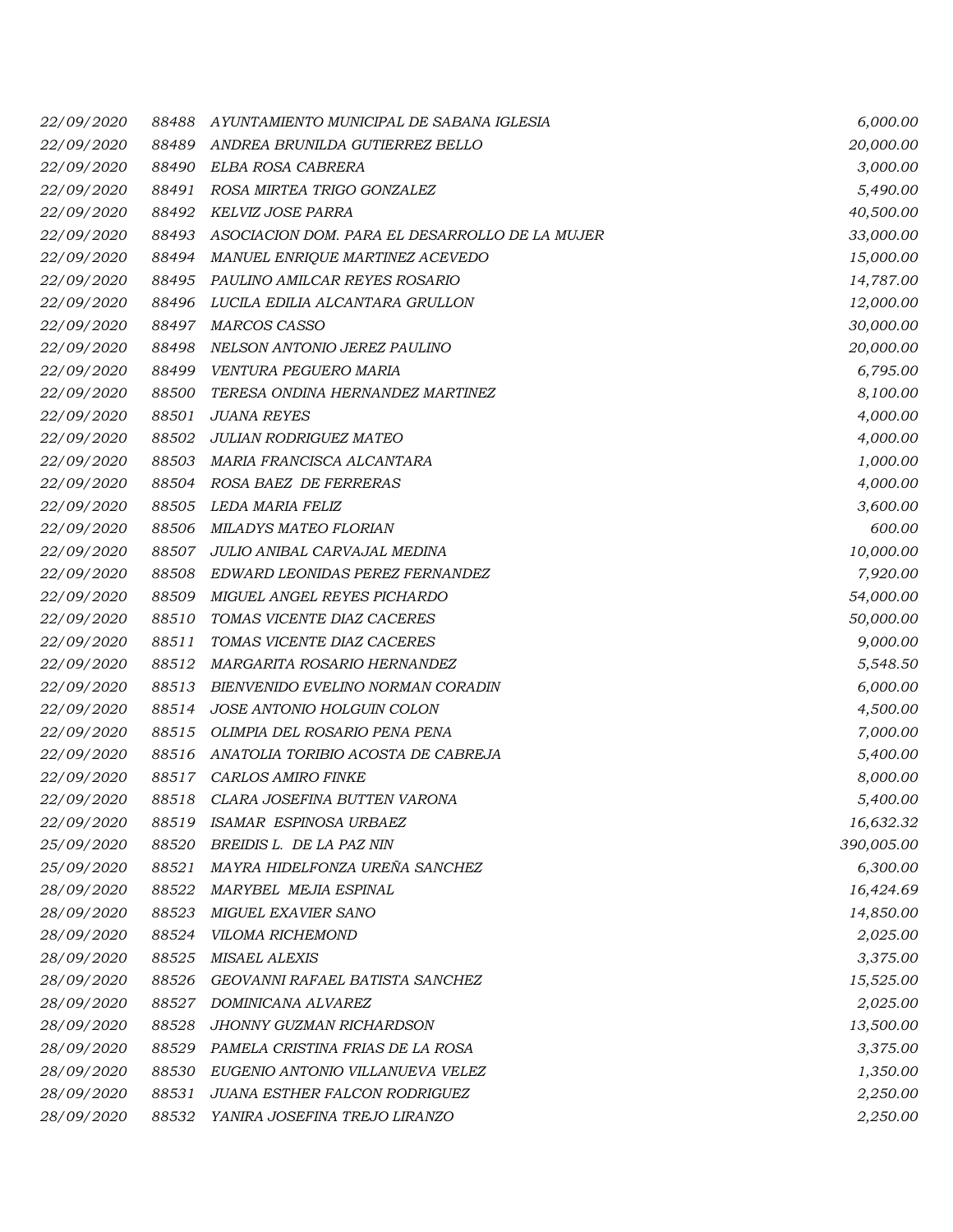|                   | TOTAL RD\$ |                                       | 16, 121, 043. 17 |
|-------------------|------------|---------------------------------------|------------------|
|                   |            |                                       |                  |
| <i>30/09/2020</i> | 88545      | <b>COLECTOR DE IMPUESTOS INTERNOS</b> | 8,155,169.13     |
| <i>30/09/2020</i> | 88544      | COLEGIO DOM INGS AROS AGRIMENS        | 1,587.20         |
| <i>30/09/2020</i> | 88543      | COLECTOR DE IMPUESTOS INTERNOS        | 2,928,310.95     |
| <i>30/09/2020</i> | 88542      | COLECTOR DE IMPUESTOS INTERNOS        | 15,872.05        |
| <i>30/09/2020</i> | 88541      | <i>WADELIN SANCHEZ GARCIA</i>         |                  |
| <i>29/09/2020</i> | 88540      | YAINA Y. SANCHEZ LANTIGUA             | 28,051.81        |
| 29/09/2020        | 88539      | PAMELA A. VERAS                       | 25,763.59        |
| 29/09/2020        | 88538      | ISAMAR ESPINOSA URBAEZ                | 23,829.77        |
| 29/09/2020        | 88537      | ISAMAR ESPINOSA URBAEZ                | 32,282.56        |
| <i>29/09/2020</i> | 88536      | GILKANIA M. PADILLA PEÑA              | 43,745.92        |
| 29/09/2020        | 88535      | RAMONA JACQUELINE BAUTISTA TEJEDA     | 463,398.41       |
| <i>29/09/2020</i> | 88534      | YAINA Y. SANCHEZ LANTIGUA             | 31,426.44        |
| <i>28/09/2020</i> | 88533      | <b>JULISSA CONTIN CEBALLOS</b>        | 675.00           |

## *ANEXO 05*

## *RELACION DE TRANSFERENCIAS DEBITOS MES DE SEPTIEMBRE 2020*

| <b>FECHA</b> | NUM. | <b>DESCRIPCION</b>                              | <b>VALOR RD\$</b> |
|--------------|------|-------------------------------------------------|-------------------|
| 01/09/2020   | 3983 | CRISTOBAL FERNANDO R VALDEZ GOMEZ               | 282,807.68        |
| 02/09/2020   | 3984 | J TORRES CONSULTORIA SRL                        | 95,764.00         |
| 02/09/2020   | 3985 | CONSTRUCCIONES PENYMARTE, SRL                   | 995,298.36        |
| 02/09/2020   | 3986 | <b>JUAN MANUEL GUERRERO DE JESUS</b>            | 135,000.00        |
| 02/09/2020   | 3987 | ESTACION ISLA ESTADIO, SRL                      | 1,094.23          |
| 02/09/2020   | 3988 | AQUILES BIENVENIDO CALDERON ROSA                | 180,000.00        |
| 02/09/2020   | 3989 | AUTOCENTRO NAVARRO, SRL                         | 5,745.76          |
| 02/09/2020   | 3990 | AYUNTAMIENTO DEL DISTRITO NACIONAL              | 44,034.00         |
| 02/09/2020   | 3991 | DAMARIS A. VILLALONA GUZMAN                     | 450.00            |
| 02/09/2020   | 3992 | SEGUROS RESERVAS, S. A.                         | 3,954,119.80      |
| 02/09/2020   | 3993 | PERSONAL POR CIERTO TIEMPO                      | 1,908,989.18      |
| 03/09/2020   | 3994 | CASA JARABACOA SRL                              | 33,751.58         |
| 03/09/2020   | 3995 | SERVICIOS POPULAR DE SEGURIDAD S R L            | 5,248,119.96      |
| 03/09/2020   | 3996 | ECOQUIMICA RLP SRL                              | 304,000.00        |
| 03/09/2020   | 3997 | REFRIGERACION Y SERVICIOS INDUSTRIALES S A      | 650,820.36        |
| 03/09/2020   | 3998 | J TORRES CONSULTORIA SRL                        | 47,882.00         |
| 03/09/2020   | 3999 | <b>INTERDECO, SRL.</b>                          | 91,999.04         |
| 03/09/2020   | 4000 | <b>ROMAN PAREDES INDUSTRIAL SRL</b>             | 263,942.01        |
| 03/09/2020   | 4001 | OPEN CLEAN, SRL                                 | 1,154,948.62      |
| 03/09/2020   | 4002 | AMANA COMERCIAL, SRL                            | 29,652.45         |
| 03/09/2020   | 4003 | COLUMBUS NETWORKS DOMINICANA SA                 | 466,849.98        |
| 03/09/2020   | 4004 | CORP. ACUEDUCTO Y ALC. DE SANTO DOMINGO (CAASD) | 46,082.00         |
| 03/09/2020   | 4005 | <b>B &amp; F MERCANTIL SRL</b>                  | 151,624.02        |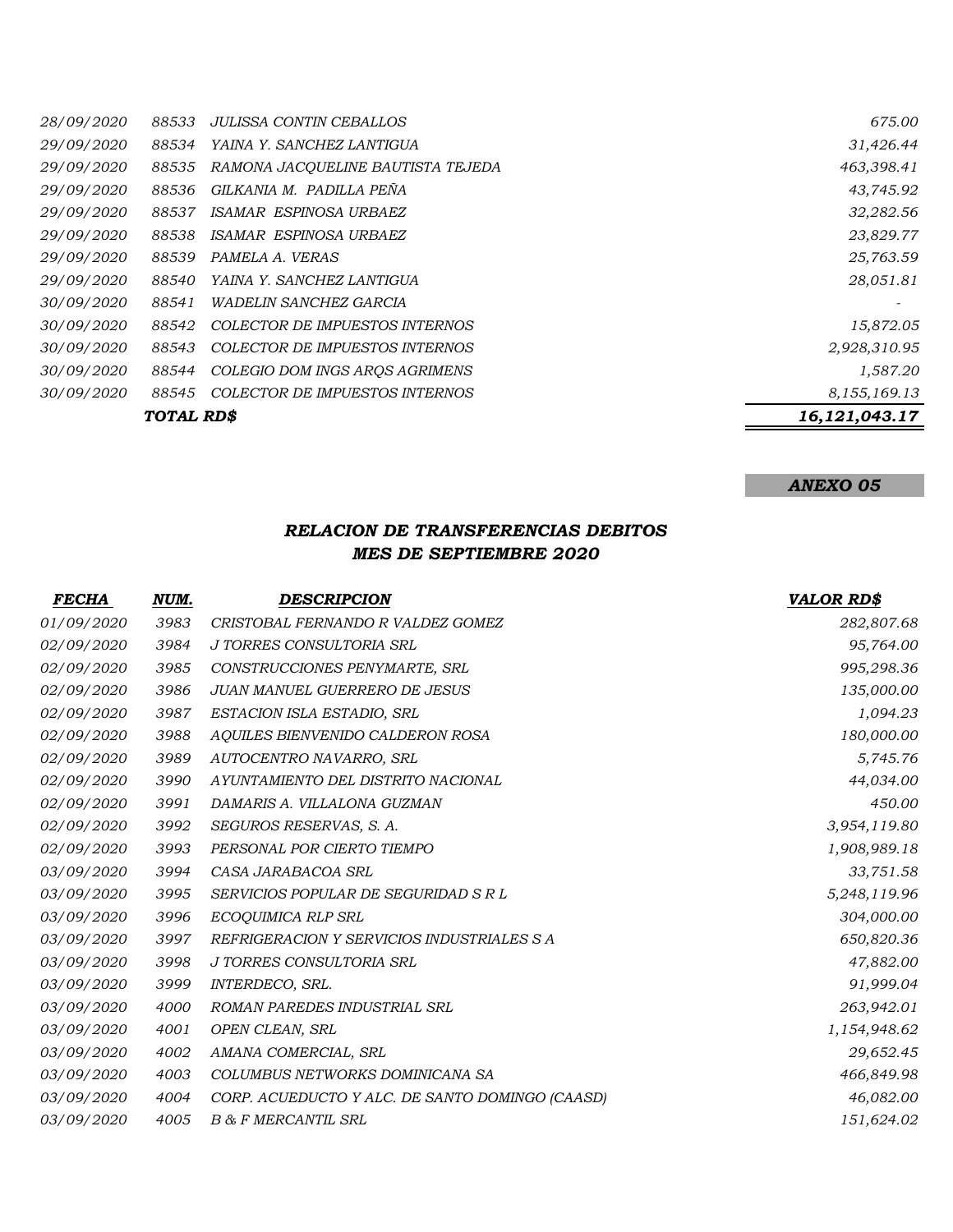| 03/09/2020 | 4006 | PLAZA LUPERON                                   | 35,939.97    |
|------------|------|-------------------------------------------------|--------------|
| 03/09/2020 | 4007 | BORIS FRANCISCO DE LEÓN REYES                   | 123,750.00   |
| 03/09/2020 | 4008 | ESPINOSA ENERGY GROUP SRL                       | 2,797.56     |
| 03/09/2020 | 4009 | AYUNTAMIENTO MUNICIPAL PUERTO PLATA             | 7,500.00     |
| 03/09/2020 | 4010 | PSIQUIATRAS                                     | 86,400.00    |
| 04/09/2020 | 4011 | GRUPO DIONICIO RAMIREZ SRL                      | 11,210.66    |
| 04/09/2020 | 4012 | POST DIGITAL AGENCY NR SRL                      | 91,460.00    |
| 04/09/2020 | 4013 | GRUPO COMETA, SAS                               | 16,222.21    |
| 04/09/2020 | 4014 | VITALIA JARDINERIA SRL                          | 86,481.22    |
| 04/09/2020 | 4015 | ESTACION ISLA ESTADIO, SRL                      | 46,242.80    |
| 04/09/2020 | 4016 | JUAN MIGUEL PEREZ VARGAS                        | 198,000.00   |
| 04/09/2020 | 4017 | <b>VIVENAL SRL</b>                              | 65,768.72    |
| 04/09/2020 | 4018 | INDUSTRIA NACIONAL DE ETIQUETAS SRL             | 128,312.86   |
| 04/09/2020 | 4019 | DAMARIS A. VILLALONA GUZMAN                     | 8,000.00     |
| 04/09/2020 | 4020 | PLAZA LUPERON                                   | 19,393.70    |
| 04/09/2020 | 4021 | ESTACION ISLA ESTADIO, SRL                      | 1,094.23     |
| 04/09/2020 | 4022 | AYUNTAMIENTO DEL DISTRITO NACIONAL              | 46,093.00    |
| 04/09/2020 | 4023 | ESTACION PRIMAVERA LA VEGA, SRL                 | 9,248.11     |
| 04/09/2020 | 4024 | GUZMAN TAPIA PKF, SRL                           | 581,040.00   |
| 04/09/2020 | 4025 | ARTEACERO SRL                                   | 646,398.31   |
| 04/09/2020 | 4026 | GRUPO DIARIO LIBRE, SA                          | 56,800.13    |
| 04/09/2020 | 4027 | FERRETERIA M & A SRL                            | 49,400.00    |
| 04/09/2020 | 4028 | ESTACION ISLA ESTADIO, SRL                      | 42,733.71    |
| 10/09/2020 | 4029 | COMBUSTIBLE Y DERIVADOS DEL NORTE SRL           | 6,414.00     |
| 10/09/2020 | 4030 | SANTO DOMINGO MOTORS COMPANY, S. A.             | 29,072.63    |
| 10/09/2020 | 4031 | CECOMSA SRL                                     | 3,564,895.59 |
| 10/09/2020 | 4032 | MUNOZ CONCEPTO MOBILIARIO, SRL                  | 43,505.00    |
| 10/09/2020 | 4033 | CORP. ACUEDUCTO Y ALC. DE SANTO DOMINGO (CAASD) | 4,940.00     |
| 10/09/2020 | 4034 | HISAC INTERNACIONAL SRL                         | 393,545.20   |
| 10/09/2020 | 4035 | REID & COMPANIA, S. A.                          | 1,378,600.00 |
| 10/09/2020 | 4036 | 2P TECHNOLOGY, SRL                              | 191,648.00   |
| 10/09/2020 | 4037 | BROTHERS RSR SUPPLY OFFICES SRL                 | 1,017,000.00 |
| 10/09/2020 | 4038 | SANTO DOMINGO MOTORS COMPANY, S. A.             | 50,902.67    |
| 10/09/2020 | 4039 | PRODUCTIVE BUSINESS SOLUTIONS DOMINICANA SAS    | 1,860,432.00 |
| 10/09/2020 | 4040 | GROUP BY TEAM BURGOS SRL                        | 932,250.00   |
| 10/09/2020 | 4041 | MEDIAEXPRESS.COM.DO, SRL                        | 69,940.00    |
| 10/09/2020 | 4042 | ROMAN PAREDES INDUSTRIAL SRL                    | 818,933.60   |
| 10/09/2020 | 4043 | PARQUE INDUSTRIAL DUARTE SRL                    | 27,436.67    |
| 10/09/2020 | 4044 | DELTA COMERCIAL, S. A.                          | 76,013.50    |
| 10/09/2020 | 4045 | DELTA COMERCIAL, S. A.                          | 55,864.23    |
| 10/09/2020 | 4046 | SUNIX PETROLEUM S R L                           | 111,036.09   |
| 10/09/2020 | 4047 | ESPINOSA ENERGY GROUP SRL                       | 9,865.08     |
| 10/09/2020 | 4048 | RAMON ANTONIO ANDUJAR BELTRE                    | 88,682.50    |
| 10/09/2020 | 4049 | EDITORA LISTIN DIARIO S A                       | 58,760.00    |
| 10/09/2020 | 4050 | LIRIANO DISLA LIDICA SRL                        | 494,445.62   |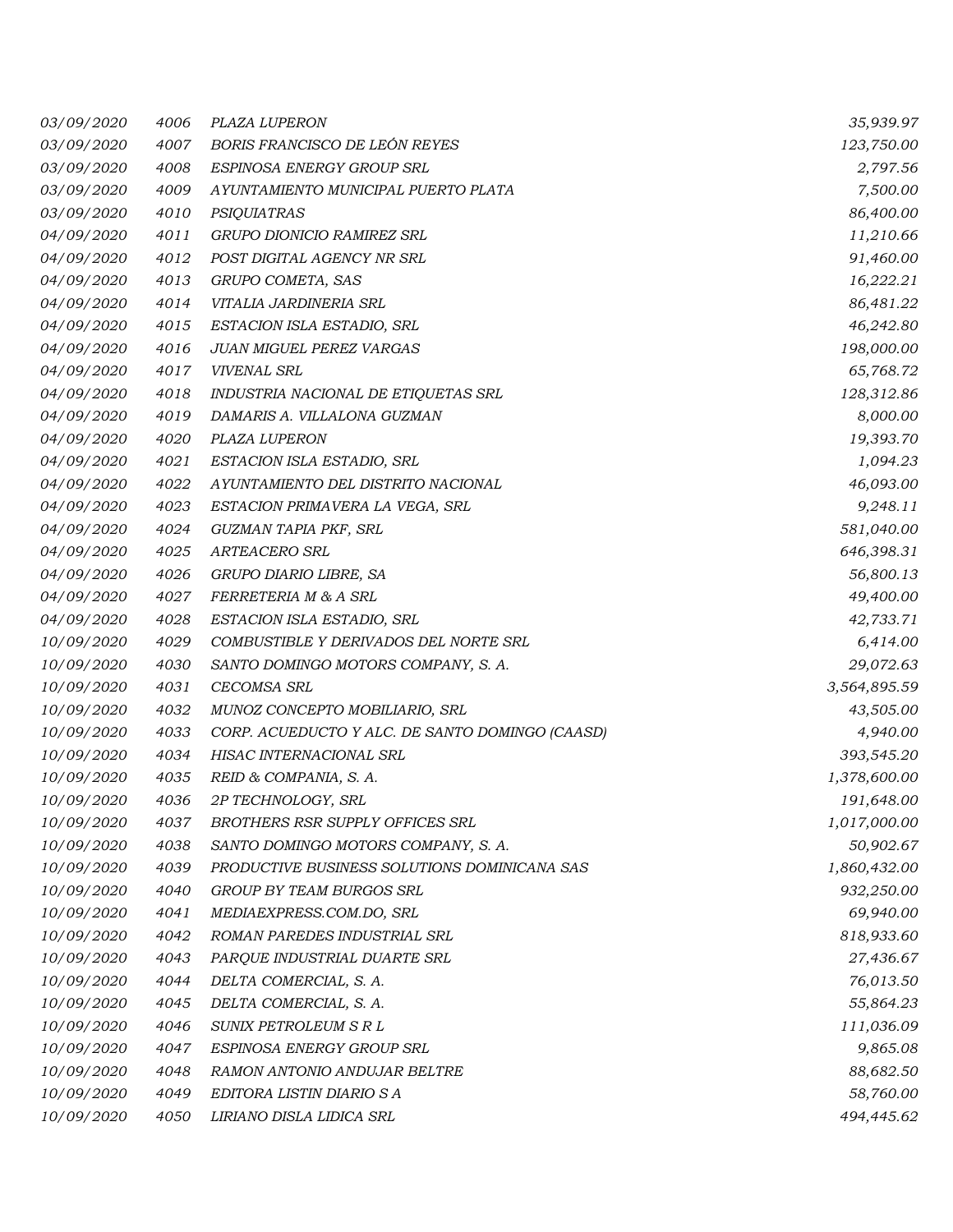| 10/09/2020        | 4051 | MAQUINADOS INDUSTRIALES DEL CARIBE MAINCA, SRL         | 86,080.00      |
|-------------------|------|--------------------------------------------------------|----------------|
| 10/09/2020        | 4052 | V ENERGY, S.A.                                         | 712,500.00     |
| 10/09/2020        | 4053 | <b>EMPLEADOS Y MILITARES</b>                           | 1,229,000.00   |
| 10/09/2020        | 4054 | FREDDY ERNESTO PENA MERCADO                            | 180,000.00     |
| 11/09/2020        | 4055 | <b>ASANA INC</b>                                       | 2,017,372.67   |
| 11/09/2020        | 4056 | <b>ALGUACILES</b>                                      | 8,610.00       |
| 11/09/2020        | 4057 | ESTACION ISLA ESTADIO, SRL                             | 28,838.43      |
| 15/09/2020        | 4058 | ESTACION PRIMAVERA LA VEGA, SRL                        | 5,667.46       |
| 15/09/2020        | 4059 | PARQUE INDUSTRIAL DUARTE SRL                           | 828.15         |
| 15/09/2020        | 4060 | PARQUE INDUSTRIAL DUARTE SRL                           | 1,175.90       |
| 15/09/2020        | 4061 | PARQUE INDUSTRIAL DUARTE SRL                           | 483,392.81     |
| 15/09/2020        | 4062 | PARQUE INDUSTRIAL DUARTE SRL                           | 446,869.80     |
| 15/09/2020        | 4063 | PARQUE INDUSTRIAL DUARTE SRL                           | 10,760.00      |
| 15/09/2020        | 4064 | AUTO LLAVES CASTILLO ABREU, SRL                        | 42,940.00      |
| 15/09/2020        | 4065 | MACORISANA DE COMBUSTIBLES SRL                         | 3,325.00       |
| 15/09/2020        | 4066 | COMPU-OFFICE DOMINICANA SRL                            | 2,027,880.15   |
| 15/09/2020        | 4067 | AYUNTAMIENTO MUNICIPAL DE MOCA                         | 10,000.00      |
| 15/09/2020        | 4068 | SINERGIT, S. A.                                        | 214,771.01     |
| 16/09/2020        | 4069 | BELTREZ DECORAUTO SRL                                  | 10,486.44      |
| 16/09/2020        | 4070 | MARIA DEL CARMEN DE LOS SANTOS                         | 99,037.50      |
| 16/09/2020        | 4071 | GRUPO ICEBERG S R L                                    | 769,270.10     |
| 16/09/2020        | 4072 | SEGUROS RESERVAS, S. A.                                | 2,372,471.88   |
| 16/09/2020        | 4073 | NAUEL BOURTOKAN ZAHOURY                                | 22,500.00      |
| 16/09/2020        | 4074 | COMPANIA DOMINICANA DE TELEFONOS, S.A.                 | 1,673,809.63   |
| 17/09/2020        | 4075 | GBM DOMINICANA S A                                     | 18,229,410.59  |
| 17/09/2020        | 4076 | RAMON ANTONIO ANDUJAR BELTRE                           | 11,872.62      |
| <i>17/09/2020</i> | 4077 | OFFITEK, SRL                                           | 180,625.06     |
| 17/09/2020        | 4078 | WIND TELECOM, SA                                       | 261,437.03     |
| 17/09/2020        | 4079 | COMERCIAL SANTANA, SRL.                                | 31,188.00      |
| 17/09/2020        | 4080 | INSTITUTO NACIONAL DE AGUAS POTABLES Y ALCANTARILLADOS | 127,261.72     |
| 17/09/2020        | 4081 | ALTICE DOMINICANA S A                                  | 1,091,645.39   |
| <i>17/09/2020</i> | 4082 | ESTACION PRIMAVERA LA VEGA, SRL                        | 8,353.62       |
| 17/09/2020        | 4083 | ALTAGRACIA LIBERTAD LEYBA ACOSTA                       | 2,250.00       |
| 17/09/2020        | 4084 | PARQUE INDUSTRIAL DUARTE SRL                           | 426,684.38     |
| 17/09/2020        | 4085 | MUNOZ CONCEPTO MOBILIARIO, SRL                         | 43,505.00      |
| 17/09/2020        | 4086 | <b>SILOSA EIRL</b>                                     | 481,927.65     |
| 17/09/2020        | 4087 | <b>DAF TRADING SRL</b>                                 | 18,507.20      |
| 17/09/2020        | 4088 | SILOSA EIRL                                            | 98,845.91      |
| 17/09/2020        | 4089 | ESCUELA NACIONAL DE LA JUDICATURA                      | 4,773.10       |
| 21/09/2020        | 4090 | CONSEJO DEL PODER JUDICIAL                             | 457,883,311.17 |
| 21/09/2020        | 4091 | COMPU-OFFICE DOMINICANA SRL                            | 41,619.80      |
| 21/09/2020        | 4092 | J TORRES CONSULTORIA SRL                               | 143,646.00     |
| 21/09/2020        | 4093 | INTERDECO, SRL.                                        | 72,017.74      |
| 21/09/2020        | 4094 | CANTABRIA BRAND REPRESENTATIVE, SRL                    | 17,515.00      |
| 21/09/2020        | 4095 | POST DIGITAL AGENCY NR SRL                             | 486,327.68     |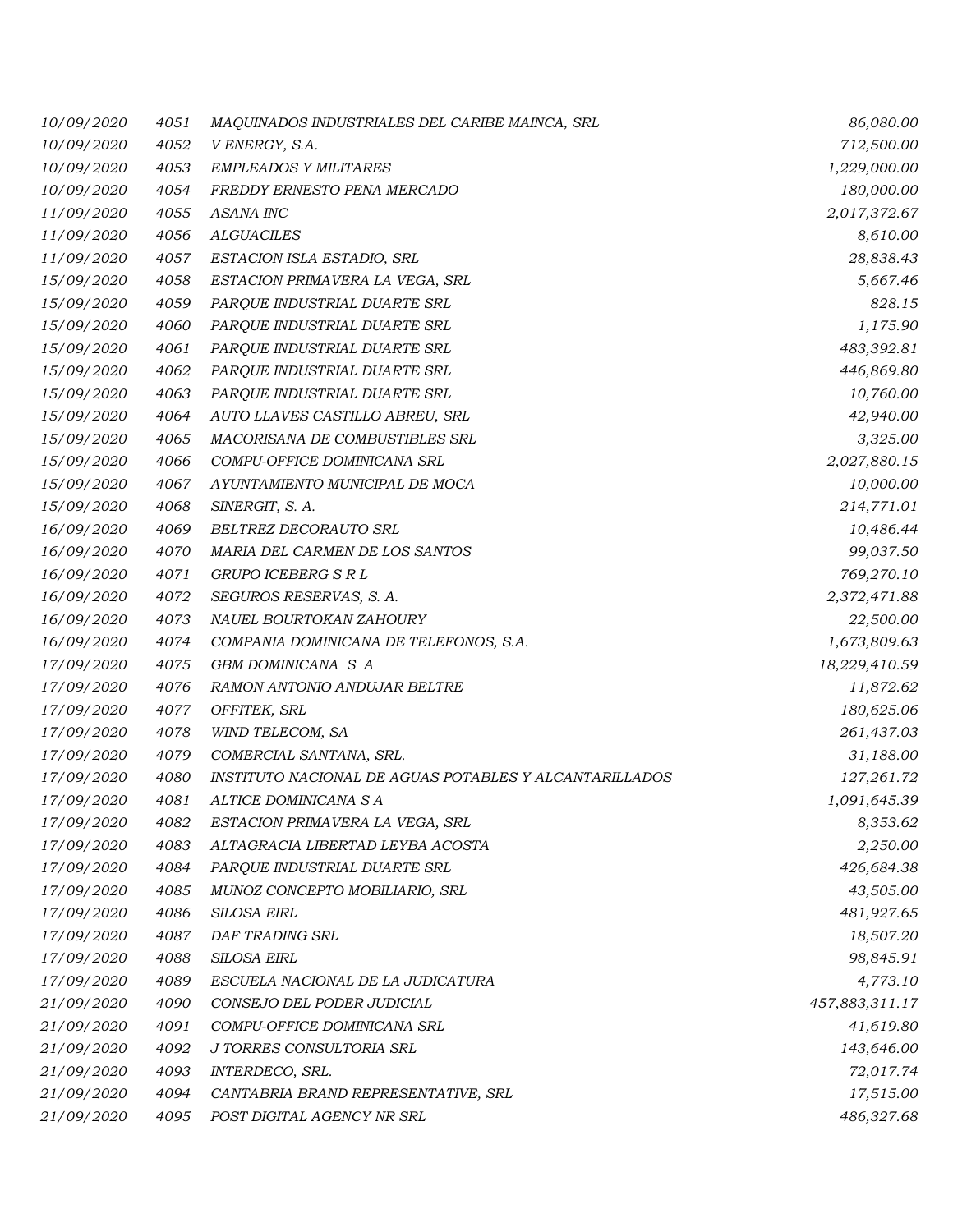| 21/09/2020        | 4096 | <i>NULA</i>                             |               |
|-------------------|------|-----------------------------------------|---------------|
| 22/09/2020        | 4097 | DITA SERVICES, SRL                      | 917,208.53    |
| 22/09/2020        | 4098 | ALTICE DOMINICANA S A                   | 1,237.50      |
| 22/09/2020        | 4099 | COMPANIA DOMINICANA DE TELEFONOS, S.A.  | 1,044,100.90  |
| 22/09/2020        | 4100 | HUMANO SEGUROS S A                      | 46,134,206.04 |
| 22/09/2020        | 4101 | HUMANO SEGUROS S A                      | 1,334,683.50  |
| 22/09/2020        | 4102 | PERSONAL POR CIERTO TIEMPO              | 51,784.25     |
| 22/09/2020        | 4103 | PERSONAL APOYO DE EQUPOS DEPORTIVOS     | 16,900.00     |
| 22/09/2020        | 4104 | PERSONAL BENEFICIARIO DE AYUDA          | 252,161.36    |
| 22/09/2020        | 4105 | INTEGRANTES DEL CORO DEL PODER JUDICIAL | 63,000.00     |
| <i>22/09/2020</i> | 4106 | ESCUELA NACIONAL DE LA JUDICATURA       | 15,377,912.83 |
| 22/09/2020        | 4107 | COMPANIA DOMINICANA DE TELEFONOS, S.A.  | 5,596,994.66  |
| <i>22/09/2020</i> | 4108 | <b>JUAN MIGUEL PEREZ VARGAS</b>         | 198,000.00    |
| 22/09/2020        | 4109 | COLUMBUS NETWORKS DOMINICANA SA         | 466,556.29    |
| 22/09/2020        | 4110 | <b>SANTIAGO SIME</b>                    | 7,999.20      |
| 22/09/2020        | 4111 | ELISABETH MARGARET BAEZ PEREZ           | 7,200.00      |
| 22/09/2020        | 4112 | RAFAEL ANTONIO SANTANA ALBUEZ           | 11,999.70     |
| 22/09/2020        | 4113 | FELIX SOSA MEJIA                        | 360,375.57    |
| 22/09/2020        | 4114 | NORXIN MODESTO ALONSO DIAZ              | 43,000.00     |
| <i>22/09/2020</i> | 4115 | RAFAELA MONTILLA DE PEREZ               | 6,000.00      |
| 22/09/2020        | 4116 | PASCUAL CABRAL SANTA                    | 4,050.00      |
| 22/09/2020        | 4117 | JOSE ALT. BAEZ PIMENTEL                 | 3,750.00      |
| 22/09/2020        | 4118 | <b>BORIS RAMON TEJEDA LORA</b>          | 6,930.00      |
| 22/09/2020        | 4119 | ALBERTO CHAHIN MUFFDY                   | 24,000.00     |
| 22/09/2020        | 4120 | FULGENCIO MARCELO ABREU                 | 20,000.00     |
| 22/09/2020        | 4121 | PARROQUIA SAN FRANCISCO JAVIER          | 6,000.00      |
| 22/09/2020        | 4122 | BIENVENIDO CONCEPCION HERNANDEZ         | 40,000.00     |
| 22/09/2020        | 4123 | NIDIA ALTAGRACIA BORGES                 | 48,400.00     |
| 22/09/2020        | 4124 | YSIDRO SANCHEZ NUÑEZ                    | 16,706.25     |
| 22/09/2020        | 4125 | JOSE SALVADOR ALMONTE HERNANDEZ         | 7,500.00      |
| 22/09/2020        | 4126 | LUIS GERMAN ROSARIO GARCIA              | 5,400.00      |
| <i>22/09/2020</i> | 4127 | BOLIVIA MELO SEGURA DE BALLAST          | 4,000.00      |
| 22/09/2020        | 4128 | PAUL BELLO NAVARRO                      | 12,500.00     |
| 22/09/2020        | 4129 | THELMA ACOSTA BATISTA DE PEÑA           | 5,000.00      |
| <i>22/09/2020</i> | 4130 | PEDRO ANTONIO MANCEBO NIN               | 6,000.00      |
| 22/09/2020        | 4131 | ANDREA VICTORVINA FERNANDEZ ROJAS       | 15,000.00     |
| 22/09/2020        | 4132 | NORBERTO REMIGIO GUERRERO NATERA        | 11,500.00     |
| 22/09/2020        | 4133 | SONIA ALTAGRACIA CEDEÑO                 | 19,999.80     |
| 22/09/2020        | 4134 | CARMELO CEDEÑO MEJIA                    | 14,000.00     |
| 22/09/2020        | 4135 | CELESTE A. AYBAR DE VARGAS              | 5,499.90      |
| 22/09/2020        | 4136 | FABIA ROQUE HERNANDEZ                   | 10,000.00     |
| 22/09/2020        | 4137 | ABEL GONZALEZ RAPOSO                    | 18,675.00     |
| 22/09/2020        | 4138 | MINERVA ALTAGRACIA PEÑA                 | 3,501.00      |
| 22/09/2020        | 4139 | JOSE RAMON DE LA CRUZ                   | 19,998.00     |
| 22/09/2020        | 4140 | SIQUIO NG DE LA ROSA                    | 35,000.00     |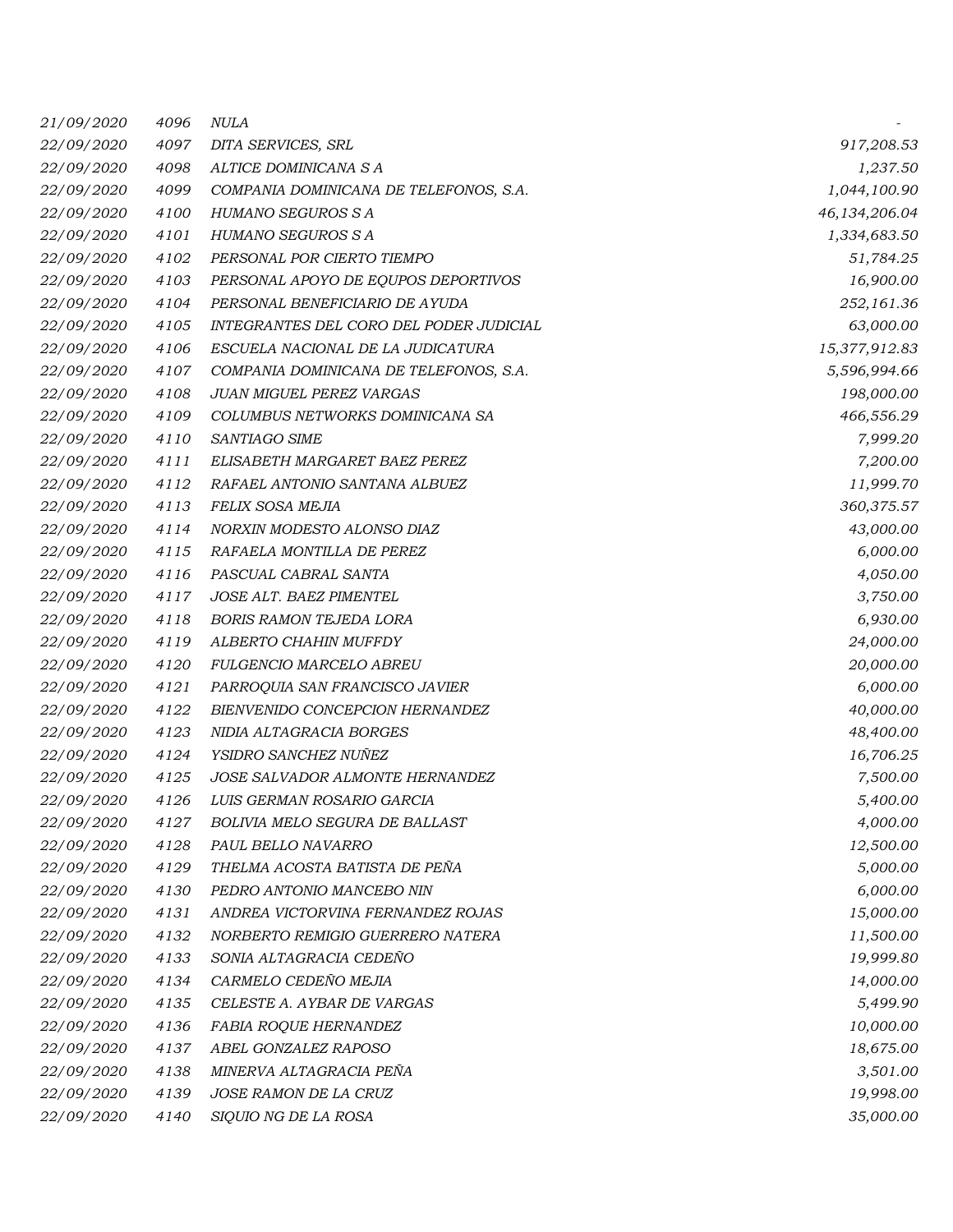| 22/09/2020 | 4141 | ADRIANO RONDON                                        | 6,500.00     |
|------------|------|-------------------------------------------------------|--------------|
| 22/09/2020 | 4142 | BESTHEDA ANTONIA OLIVO FERNANDEZ                      | 8,500.00     |
| 22/09/2020 | 4143 | ANTONIO ELAGUITO SERRATA JIMENEZ                      | 6,750.00     |
| 22/09/2020 | 4144 | BERNARDA POLANCO LAMí,                                | 5,998.50     |
| 22/09/2020 | 4145 | ELVIS ALEJANDRO TORRES LLANO                          | 14,850.00    |
| 22/09/2020 | 4146 | GABRIEL ENMANUEL HURTADO SANTOS,                      | 20,999.79    |
| 22/09/2020 | 4147 | ANIBAL CALVO ROMAN                                    | 6,000.00     |
| 22/09/2020 | 4148 | AQUINO CUEVAS GONZALEZ                                | 7,200.00     |
| 22/09/2020 | 4149 | ADA YILDA FORTUNA REYES                               | 7,000.00     |
| 22/09/2020 | 4150 | PLINIO VICENTE MONTERO                                | 8,100.00     |
| 25/09/2020 | 4151 | CASA JARABACOA SRL                                    | 216,519.30   |
| 25/09/2020 | 4152 | DISTRIBUIDORA LISA MARIA SRL                          | 203,400.00   |
| 25/09/2020 | 4153 | TCO NETWORKING, SRL                                   | 111,795.43   |
| 25/09/2020 | 4154 | SYNTES S R L                                          | 239,581.12   |
| 25/09/2020 | 4155 | <b>EMPLEADOS</b>                                      | 550,000.00   |
| 25/09/2020 | 4156 | SERVICIOS POPULAR DE SEGURIDAD S R L                  | 5,410,091.16 |
| 25/09/2020 | 4157 | HUMANO SEGUROS S A                                    | 746,530.83   |
| 25/09/2020 | 4158 | PARQUE INDUSTRIAL DUARTE SRL                          | 1,446,460.03 |
| 25/09/2020 | 4159 | EMPRESA DISTRIBUIDORA DE ELECTRICIDAD DEL ESTE, S. A. | 2,379,229.47 |
| 25/09/2020 | 4160 | HUMANO SEGUROS S A                                    | 3,155,246.40 |
| 28/09/2020 | 4161 | COMBUSTIBLE Y DERIVADOS DEL NORTE SRL                 | 12,236.35    |
| 28/09/2020 | 4162 | ST CROIX SRL                                          | 96,858.23    |
| 28/09/2020 | 4163 | PRODUCTIVE BUSINESS SOLUTIONS DOMINICANA SAS          | 66,444.00    |
| 28/09/2020 | 4164 | AMERIDENT GRUPO ODONTOLOGICO SRL                      | 33,463.75    |
| 28/09/2020 | 4165 | ESTACION DE SERVICIO JAVIER SRL                       | 10,416.46    |
| 28/09/2020 | 4166 | LIBRERIA JURIDICA INTERNACIONAL, S R L                | 454,024.00   |
| 28/09/2020 | 4167 | MAXIMO WINNAR PERALTA MELENDEZ                        | 6,650.00     |
| 28/09/2020 | 4168 | TROPICAL HOME CRUZ SRL                                | 18,645.00    |
| 28/09/2020 | 4169 | <b>GLODINET SRL</b>                                   | 279,675.00   |
| 28/09/2020 | 4170 | BELTREZ DECORAUTO SRL                                 | 4,103.39     |
| 28/09/2020 | 4171 | GUZMAN TAPIA PKF, SRL                                 | 871,560.00   |
| 28/09/2020 | 4172 | <b>EMPLEADOS</b>                                      | 591,000.00   |
| 28/09/2020 | 4173 | SINERGIT, S. A.                                       | 676,665.88   |
| 28/09/2020 | 4174 | MIGUEL HERNANDEZ GALINDO                              | 260,500.50   |
| 29/09/2020 | 4175 | EDENORTE DOMINICANA, S. A.                            | 3,621,007.46 |
| 29/09/2020 | 4176 | SYNTES SRL                                            | 239,581.12   |
| 29/09/2020 | 4177 | FRM REPUESTOS Y SERVICIOS SRL                         | 4,746.00     |
| 29/09/2020 | 4178 | MEDIAEXPRESS.COM.DO, SRL                              | 69,940.00    |
| 29/09/2020 | 4179 | MACORISANA DE COMBUSTIBLES SRL                        | 3,325.00     |
| 29/09/2020 | 4180 | FLOW, SRL                                             | 117,013.71   |
| 29/09/2020 | 4181 | COMBUSTIBLE Y DERIVADOS DEL NORTE SRL                 | 12,635.05    |
| 29/09/2020 | 4182 | LIMPIEZA EXPRESS, SRL                                 | 1,131,441.36 |
| 29/09/2020 | 4183 | DIONNIS DEL CARMEN TAVARES ESPINAL                    | 66,120.00    |
| 29/09/2020 | 4184 | LIMPIEZA EXPRESS, SRL                                 | 565,720.67   |
| 29/09/2020 | 4185 | ESTACION ISLA ESTADIO, SRL                            | 27,945.24    |